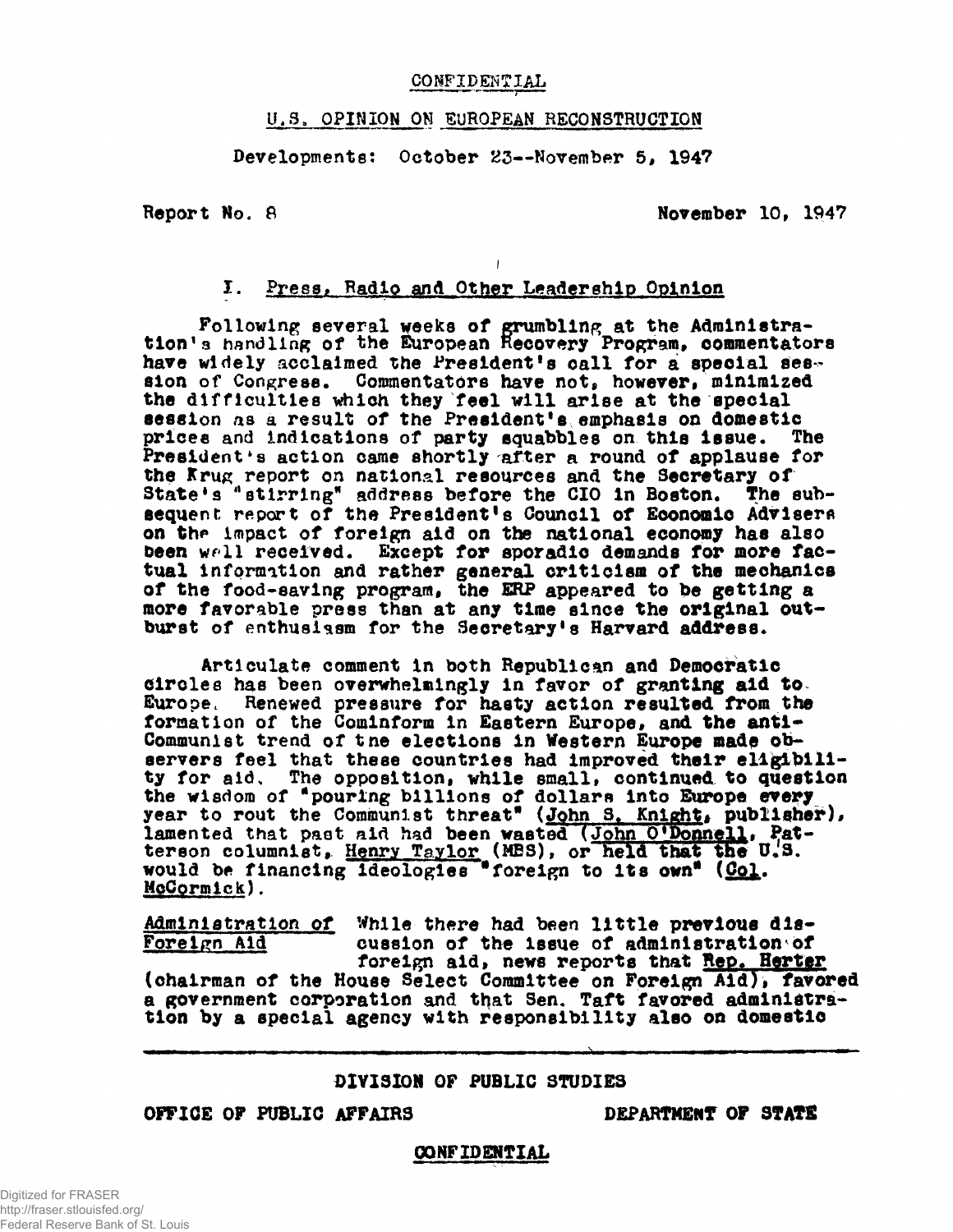prices, have intensified discussion on this issue. While few stands have been taken publicly, speculation as to what Con**gress might approve or the Administration propose has been heavy.**

**A government corporation has been favored In the past by such Influential spokesmen as Wlnthrop Aldr1ch (chairman of the board of the Chase National Bank)> Alfred P» S^oan of General Motors, and Charles S. Dewey (former Representative** from Illinois), and more recently by the N.Y. Journal of Commerce, Joseph and Stewart Alsop, and the San Francisco Chronicle. **Most recently, Governor Pewey has suggested the creation of a special bipartisan authority to supervise aid on a business**like basis. A corporation has been opposed by Helen Fuller **(New Republic) and the Detroit Free Press.**

**But most observers have dwelled on the arguments for or** against such an agency without adopting a position. Like News**week, commentators have observed: ^Creation of an RFC-type government corporation\*..Is under serious discussion both in Congress and the Administration.••Tne principal argument for corporate administration Is that it would be flexible enough to cope with the complex and varied problems that rehabilitation of the sixteen participating nations will raise. The strongest argument against it is that the corporation would have tremendous foreign-policy making powers and might exercise them at cross-purposes with the President and his Department of 3tate\*. Similar observations came from Ernest Llndley and Marquis ChiIds (Wash, Post), ChiIds paying particular at**tention to the controversy that might arise between the corp**oration and Ambassadors in the various countries. Llndley rejected both the corporation idea and State Department administration in favor of a special govt. agency responsible** to the Fresident. Arthur Krock discussed the possibility of a "gentlemen's agreement" between the President and Congress **on the issue, whereby the President would appoint a Republican administrator of the ERP Like otners, Krock felt the Administration leaned toward a new agency with a single administrator.**

**Of those discussing the issue, many have been feartUl that the creation of a special agency might be regarded as interference in the Internal affairs of the European nations\*** Gabriel Heatter, for example, felt people would claim that the **corporation \* would kill the real purpose behind the Marshall Plan which is not to play with any private group In Europe Dut to support all the people who stand ready to oppose Communism<sup>11</sup>.** James Reston reported that 16 European governments had ad**dressed an aide-memoire to the United States suggesting that any supervision of aid be arranged In such a way that It would not be regarded aq interference,**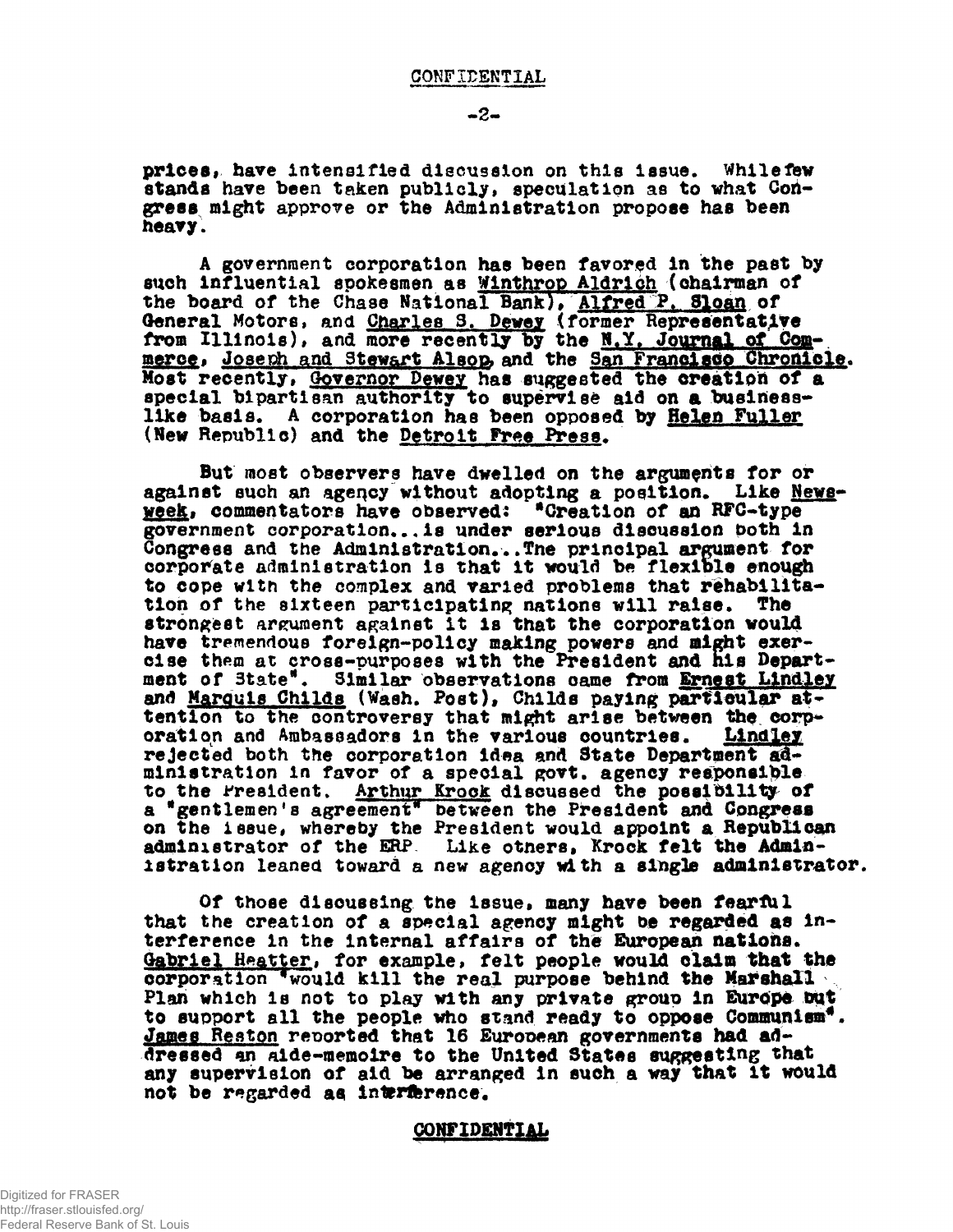$-3-$ 

The Washington Post, Wendell Berge and Harold Stassen have been in the forefront in arguing in favor of a "Peace Production Board<sup>\*</sup> which would in the words of the Post, <sup>\*</sup>manage limited allocations necessary to channel food, machinery, steel **and so forth Into countries and Industries where It can render** the greatest service to the cause of European reconstruction<sup>\*</sup>

Information Policy Sideswipes at the Administration's information policy on the European Recovery Propram **have bran appearing at frequent Intervale In recant comment,** Like Junes McGraw (McGraw Hill Publishing Co.), several have felt that the American people have not been told clearly the alternatives to undertaking a recovery program (Des Moines Register, Christian Science Monitor, Baltimore Sun, Washington News, **Fdvaines in the Los Angeles Times). Moreover, criticism of the Drcartroent's public relations has come from ioattered** sourcen: Doris Fleeson (Wash. Star), James Reston, Kiplinger. **Washington Post.** Miss Fleeson suggested that the State Department could, "if it wished, do what ex-Secretary Hughes did **In former times of tension, report to a press conference dally** on the situation<sup>d</sup>. Kiplinger, saying that Sec. Marshall is a **•poor wooer of people\*# criticised hla public relations system •where only a select few of Influential big bug citizens are Invited to the White Rouse and State Department to be told In whispers of the Marshall Plan".**

**In two articles, James Reaton scored inadequate public relations on the ERP# Said Reston: \*So far as one can discover, there is no puolic relations plan at the State Department to deal with It (Marshall Plan) and It la still extreme**ly difficult for reporters at the Department to find out what the State Department thinks about the Par<sup>9</sup>is proposals for Euro**pean aid\*. The trouble la, he added: "the people who have** the facts there are too busy dealing with the orisis to deal **with the public and those who are not too busy to deal with** the public do not have the facts<sup>"</sup>. He was particularly con**cerned, as was Ml as Fleeson, that Congressmen •have not been getting the attention from the State Department that they think they should be getting<sup>11</sup>.**

**Progpecta for While political news analysts are almost unanl-Success of ERP mous In predicting Congressional approval of a program of emergency relief for Europe, there Is tome reluctance to predict the outcome on the ERP at the present time—due probably to lack of a concrete legislative** program. Most agree with <u>David Lawrence</u> that Congress is **"united In principle<sup>11</sup> out that questions will arise over the quantity of aid and the method of granting It (Kewsweek, Llndlqy» Reston). Kipilnger has stated: \*fhere will be a Marshall Plan.\* with 8trlnga...but liberal\*. Reston, Impressed by the change in**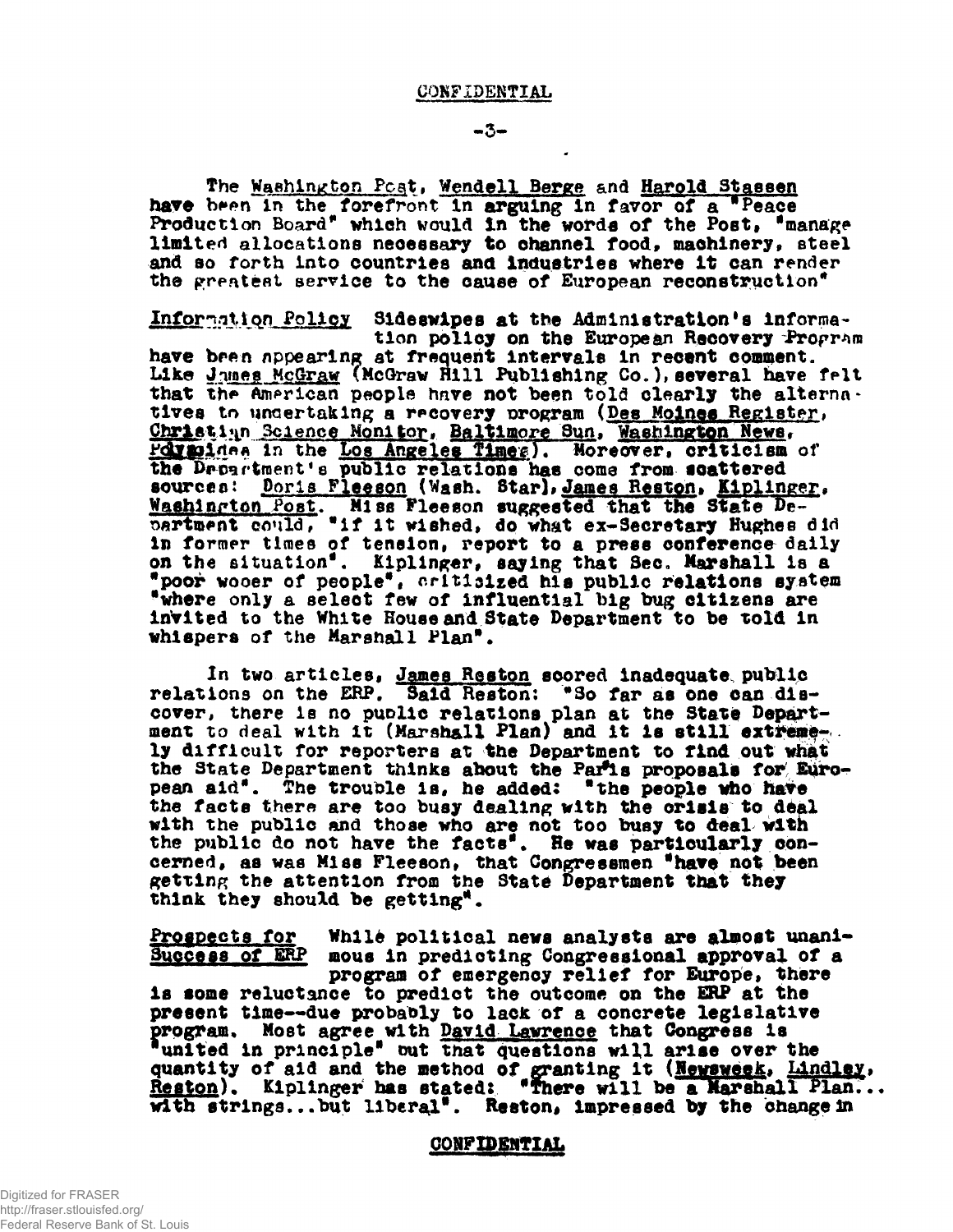**attitude among Congressmen since the Greek-Turkish legislation was passed, has declared: \*The political climate Is comparatively sympathetic and an appropriation of over #6,000,000,000** plus a European stabilization fund of an additional \$3,000,000,000... are being discussed as if the last three ciphers were not attached<sup>"</sup>. **Most feel that Congressmen returning from overseas are more sympathetic than when they left, Arthur Krock remarking that the Administration would soon find "cause to rejoice\* that these members made first-hand Inspections<sup>11</sup> .**

#### **II. Congress**

**Emergency Aid Members of Congress returning from overseas tours appear to have been deeply Impressed by starvation and distress abroad and appear to be In general agreement tnat some kind of emergency relief Is needed If ohaos and Communistic Infiltration are to be averted\* For example, Rep. Dirksen (R,» 111.)-—a frequent critic of past foreign policy measures-•declared upon his return: "The United States is obligated for moral reasons as well as for the protection of Its ideals to help Europeans as much as It is able\*. Similar sentiments were expressed by Rep. Mundt (R., 3.D.) and by** Republican members of the subcommittee of the House Appropriations and Armed Services Committees. While newspapers played **up the "sour solos" of Reps. Taber (R.\$ N.Y.) and Andresen (R. f Minn\*) who claimed they saw "no hunger" abroad, Taber also declared: "America must assist the war stricken countries to recover"**

**Long-Range Aid Prominent attention in the past few weeks hap been focused on Sen, Taft's various statements on foreign aid and on the observations of the House Select Committee on Foreign Aid. The press has played up Sen. Taft<sup>f</sup>s** call for a ceiling of \$4 1/2 billion yearly; for establishment **of a separate agency; and for consideration of both long-term** and emergency aid at the special session. While the press reported the Herter Committee to be sympathetic to foreign ald. **observers noted the committee's caution that the European nations might be "over optimist 1c<sup>11</sup> and the committee members<sup>9</sup>** calls for strict supervision. More recently, attention has been given to Sen, Vandenberg's first pronouncement on the **"Marshall Flan", In which he said he would approve \*lf selfhelp and self sufficiency can be made to work\*. While Vanden**berg called for information as to the "total bill--including China", he quoted Sec. Marshall at length and indicated agree**ment o**

**In other recent Congressional statements, a European** Recovery Program has been defended by <u>Sen. Johnson</u> (D., Colo.), **who found the Marshall approach a decided Improvement over** the British loan which he had opposed, and by Sens. McGrath **(D., R.I.), and Smith (R., N.J.). But <u>Sen. O'Daniel</u> (D., Tex.)** 

#### **CONFIDENTIAL**

 $\mathcal{L} = \frac{1}{2} \mathcal{L}$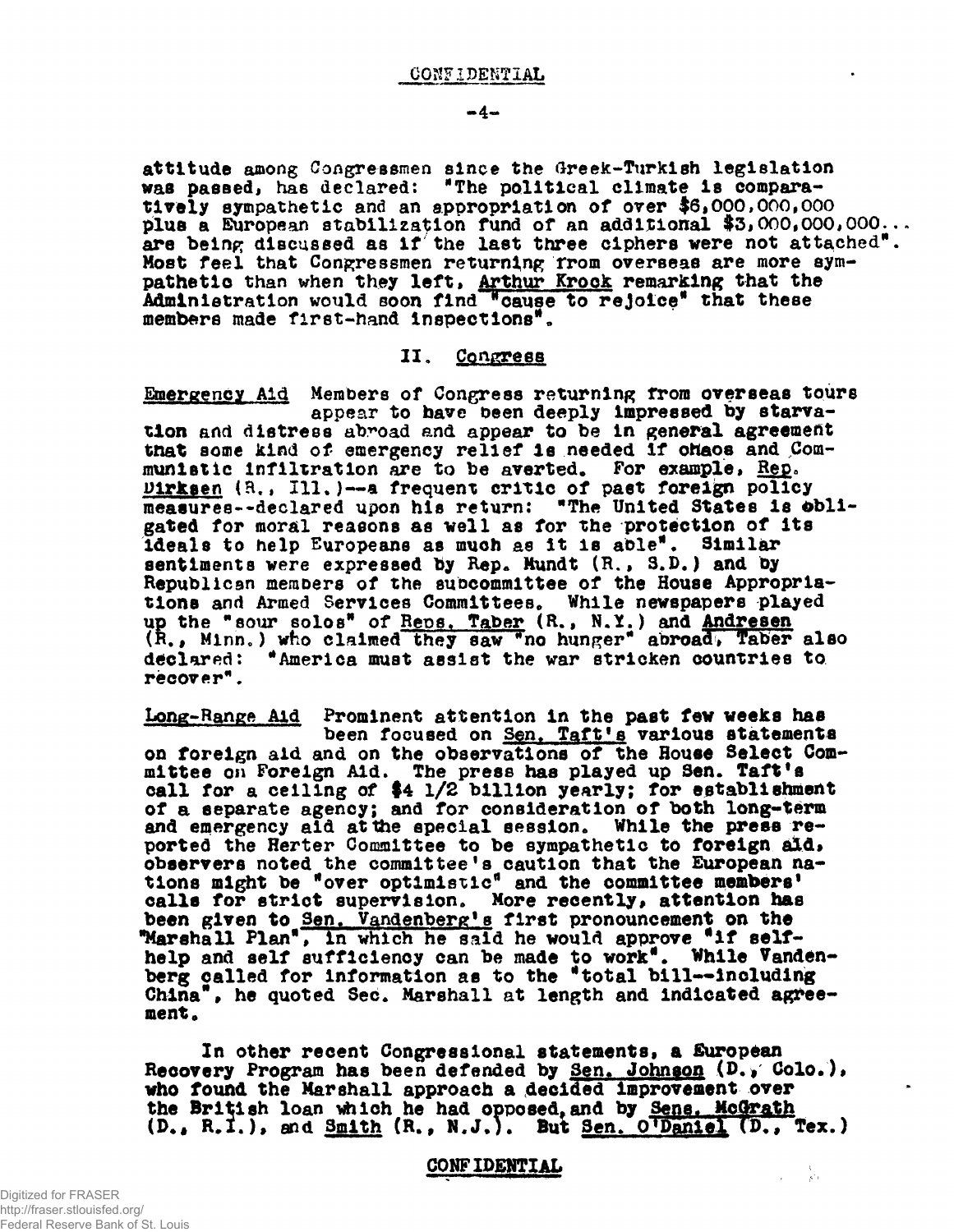held that the program would ruin the U.S. sconomy and Sen. Wiley (R., Wis.) addressed several questions to the Adminis**tration,**

**VUley wanted to know! 1) whether or not Europe would keep** its pledges; 2) what assurance the U.S. has that aid will not be a mere palliative; 3) whether or not the U.S. intends to \*spoon-feed<sup>\*</sup> Europe permanently; 4) what assurance the U.S. **has that Europe will utilize its own resources to the maximum; 5) whether aid would be dispensed if countries break pledges; 6) whether aid would be dispensed regardless of strikes and showdowns abroad; 7) whether the U.S. would give aid regardless of political complexion of borrowers; 8) whether considera**tion was being given to an international development corporation; 9) chances for collateral; 10) chances for more informa**tion; 11) whether the word 'loan\* was being substituted for** "gift"; 12) whether the U.S. would "recklessly subsidize socialism<sup>4</sup> and 13) whether tr.e U.S. intended to show preference for **the free-enterprise system,**

**Other members were disturbed by some of the same issues as** those raised by Sen. Wiley. Sen. Bridges (R., N.H.) was es**pecially concerned about French strikes although he did not** rule out aupport for aid. With Sen, Brooks (R., Ill.), Bridges **suggested administration of aid through an RFC-type organisation.** Bridges added, however, that while the U.S. favors free enterprise, "we should ask nothing of Europeans except that they co**operate with us on a reasonable basis". Brooks declared: "The operate with us on a reasonable basis". Brooks declared: "The United States has never yet tried to dictate any people's government; but It can determine what sort of a government it Is prepared to subsidize\*. Sen. Wilson (R.» Iowa) also favored a** special organization to administer aid on a "hard-headed" busi**ness basis, and favored restricting aid to yearly payments.** Sen. Kem (R., Mo.) and Sen. Byrd were concerned about the results of former grants to Europe and Sen. Brewster (R., Me.) **suggested granting war-surplus ships to Europe—an idea which has been publicly favored only in a few scattered newspapers.**

### **III. General Public**

**While 80# of the general public approves the general idea of granting aid to Europe, confidential polls (NORC) reveal that the public splits about evenly on supporting a large-scale aid program if it is to Involve high prices and continued shortages. Moreover, a substantial segment of the population does not feel that Europe's economic plight is extremely serious and there is considerable feeling that Europeans are not working hard enough. As in the past, few can Identify the •Marshall** Plan<sup>®</sup> (46%) and only 21% know that it is postulated on self**help. On the basis of these findings, it appears that the**

#### **CONFIDENTIAL**

**Contractor**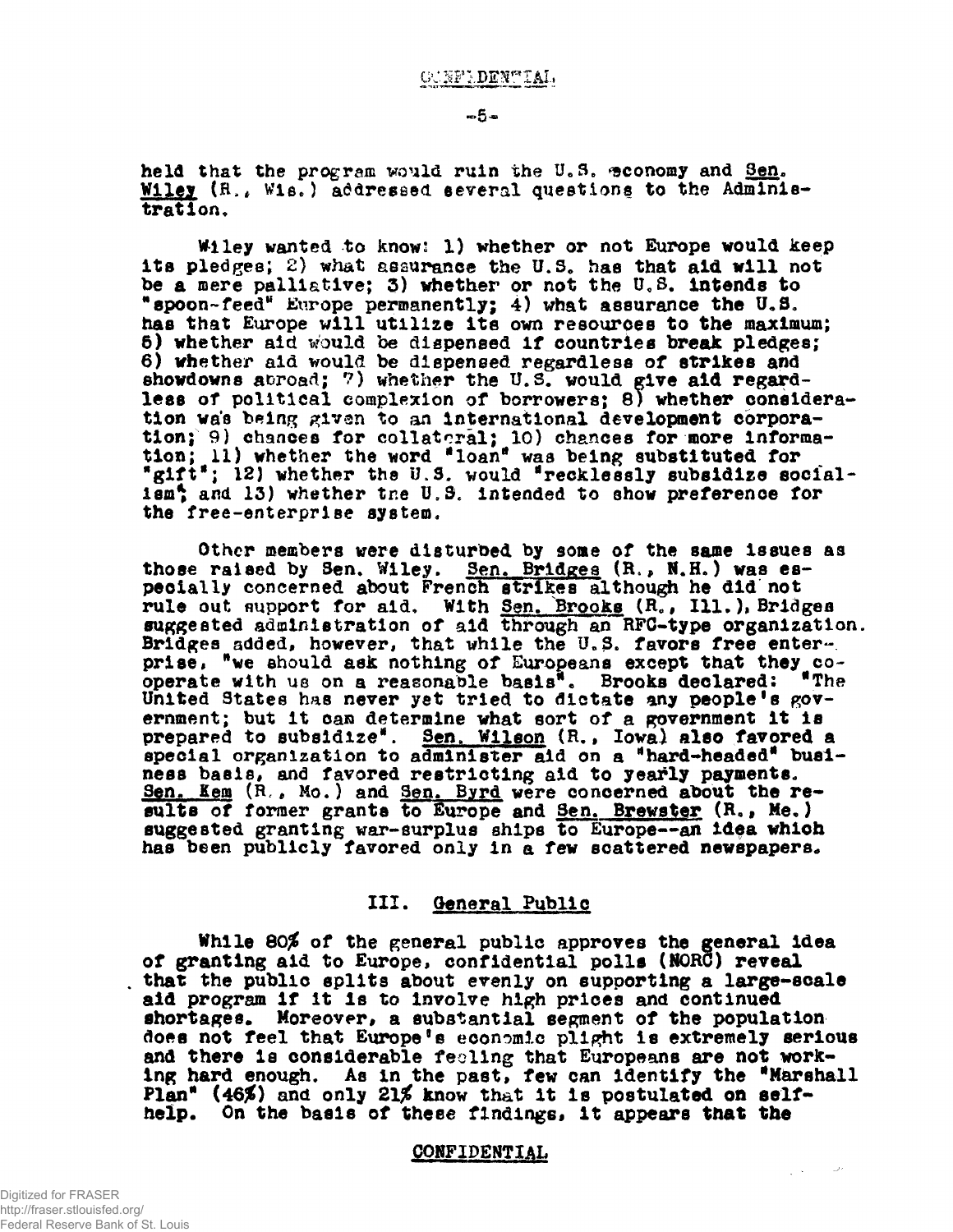$-6-$ 

greatest opposition to foreign aid comes from those in the **lower** educational and income brackets.

**To measure the intensity of feeling for and against a European aid program. the National Opinion Research Center asked the following questions;**

**\*Would you approve or disapprove of the U\*S# sending machinery and other supplies to help the countries of Western Eurone get their factories and farms running again?\***

**Those approving were asked:**

**<sup>11</sup> Would you still approve If this meant that shortages of things you want to buy would continue and prices remain high?\***

|                                                      | <b>National</b>               | College            | H1gh<br><b>School</b> | Grade<br>School    |
|------------------------------------------------------|-------------------------------|--------------------|-----------------------|--------------------|
| Approve despite high prices                          | 49%                           | 72%                | 48%                   | 35%                |
| Disaporove in principle<br>Disapprove if high prices | $\frac{16}{28}$ <sup>44</sup> | $\frac{11}{14}$ 25 | $\frac{15}{31}$ 46    | $\frac{21}{34}$ 55 |
| No opinion                                           | $\frac{7}{100}$               | -- 2<br>100%       | $\frac{6}{100}$       | $\frac{10}{100\%}$ |

**An analysis of public comment mall written to the State Department by the general public reveals that the number of letters has increased from 9 in June to 313 during the first** 15 days of October. Of these tne majority have been favorable **to European aid though many took an Indefinite position or suggested their own plans for an aid program. Confusion as to the essential nature of the Marshall proposals was evldent<sup>t</sup> with little recognition of the difference between the "Marshall Plan<sup>19</sup> and emergency relief measures. Opposition letters stressed the following points: 1) Charity begins at home; 2) Aid will serve no useful purpose except to keep Europe on the dole; 3) Europeans have foreign assets in this country which they could use for recovery; 4) Europe Is beyond saving\***

٠

#### **CONFIDENTIAL**

 $\mathbf{v}$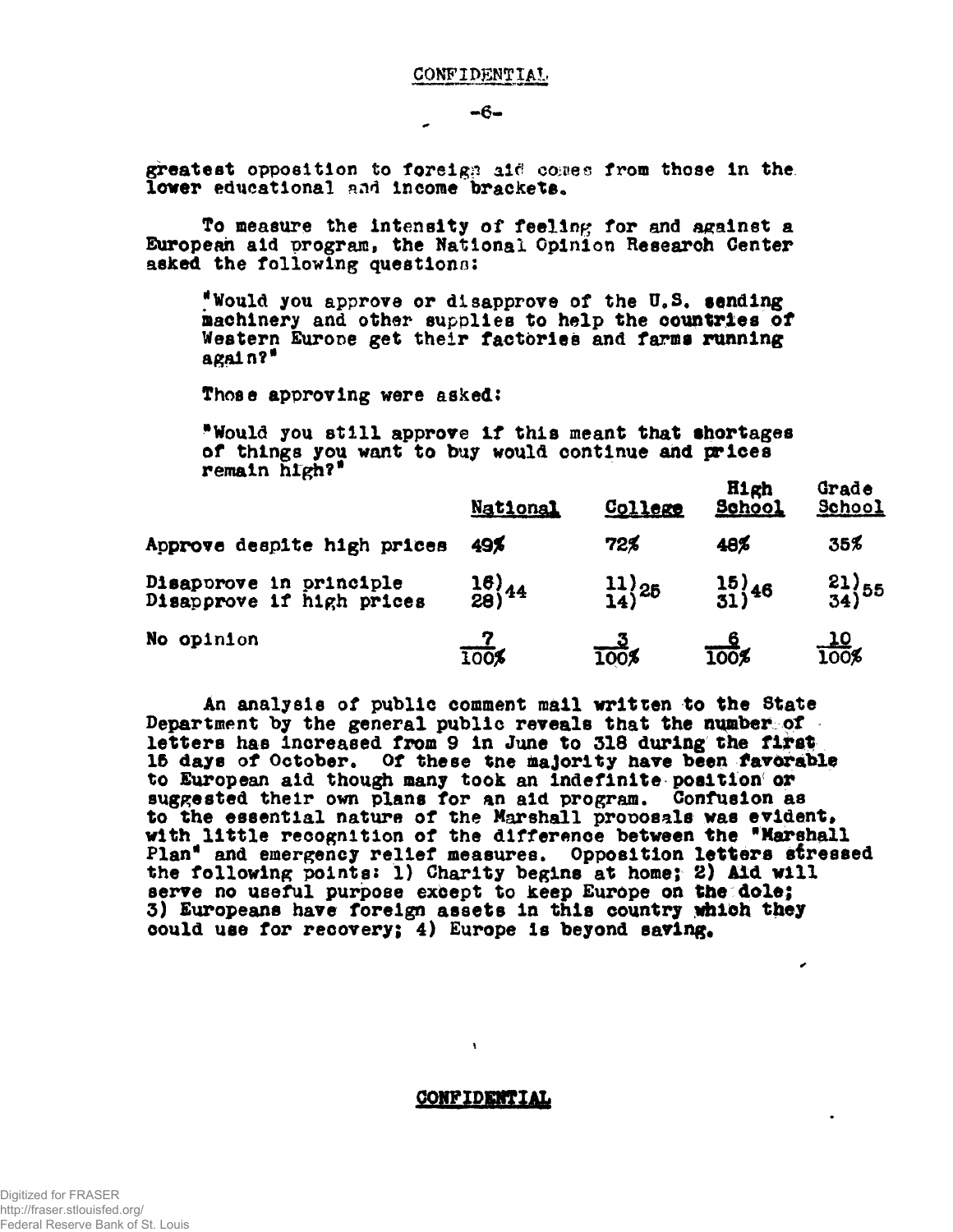# <u>CONFIDENTIAL</u>

#### **APPfcNPXX**

**The breadth of support for a program of large-scale aid** Europe is indicated by the following lists which include the **•lews of all sources noted as commenting on long-term foreign aid since the 16 European nations submitted their request for aid to the United States;**

#### **1. SUPPOHT**

**Bangor (Me.) Commercial Baltimore (Md.) Sun Christian Science Monitor Hfew York Herald Tribune New York Journal of Commerce New York Post Mew York Times Washington News Washington Post Washington Star** Charlotte (N.C.) Observer **Louisville Courier-Journal Taapa (Pla.) Tribune Detroit Nevm Des Moines Register Indianapolis News Milwaukee Journal St. Loula Globe-Democrat Denver Post San Franclaco Chronicle**

# **Press Columnists**

Baldwin, Hanson (New York Times) Childs, Marquis (Washington Post) **Gustin, Bruce (Denver Post** Hughes, C.F. (New York Times) **Krock, Arthur (New York Tines) Lerner, Max (PM)** Lindley, Ernest (Washington Post) **McCormick, Aftne O<sup>f</sup>larii (Ne^ York Times) Movrer, Edgar (New York Post) Hoverf Barnet (Washington Post) Phillips, Joseph B. (Newsweek) Reston, James (New York Times) Soule, George (Denver Post) Stakes, Thomas L. (Washington News) Stone, I.F. (PM) Sullivan, Mark (New York Herald Trib.) Thotapson, Dorothy (Washington Star)**

#### **Magazines**

**America Business Week Christian Century Cammonveal Export Trade and Shipper Fortune Nation New Leader Saturday Evening Post**

### **Radio Coamentators**

**Canham, Erwin Davis, Elmer Heatter, Gabriel Murrow, Edward Smith, Howard K. Stove, Leland Swing, Raymond Wlnchell, Walter**

#### **Organisations\***

**American Association of University Women American Federation of Labor (AFL) Americans for Democratic Action American Legion American Veterans of World War II**

# **"Based upon statements in moat cases appearing In tht prtss**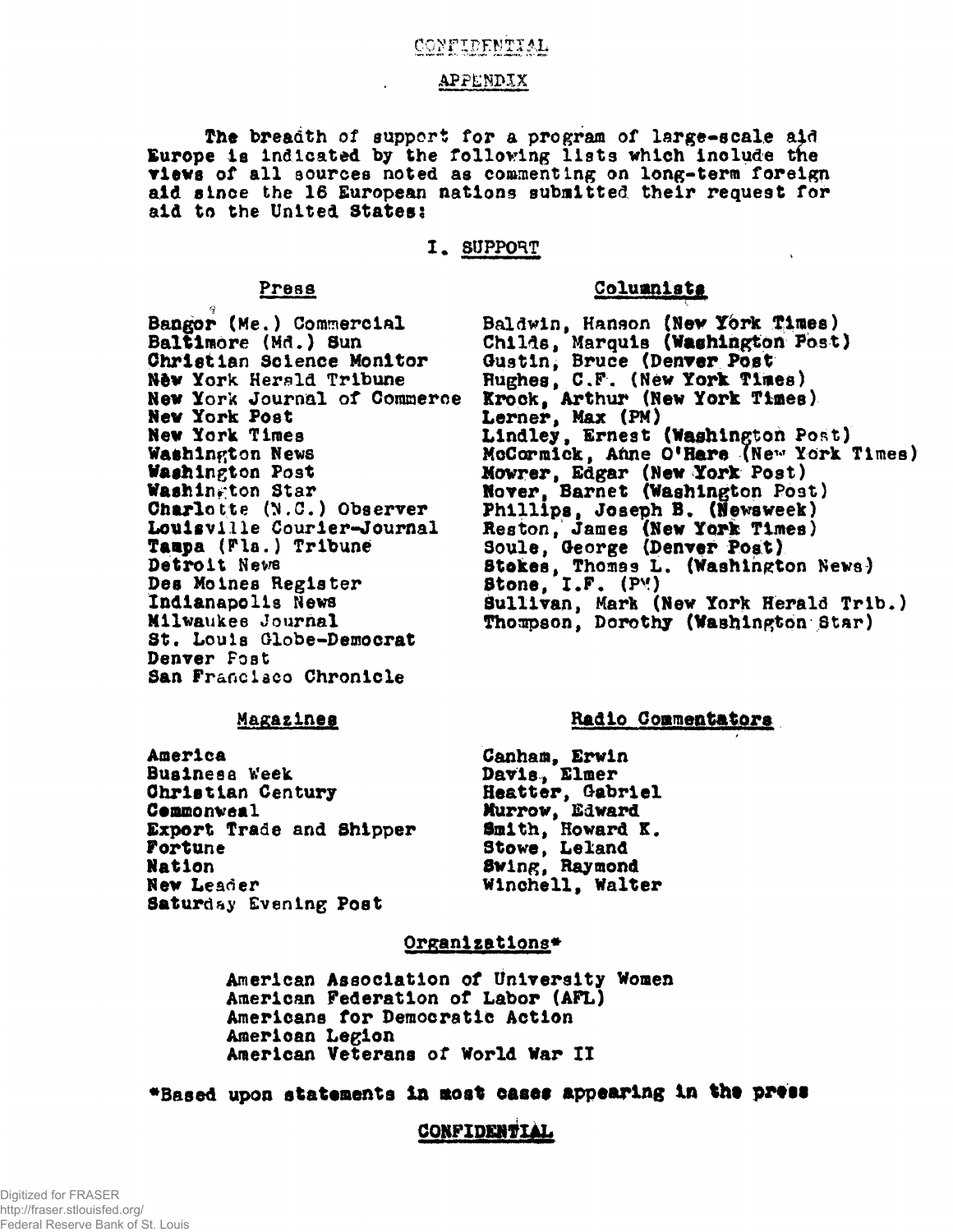

### **Organisations (Coht'd.)**

**Committee on Public Affairs Congress of Industrial Organizations (CIO) Council for Democracy Federal Council of Churches of Christ in America Freedom House Human Relations Commission, Protestant Council of N.Y\* Jewish War Veterans Lutheran World Federation National Farmers Union Postwar World Federation** Society for the Prevention of World War III **United States Junior Chamber of Commerce Women<sup>1</sup>s Action Committee for Lasting Peace Young Women<sup>1</sup>s Christian Association**

#### **Prominent Leaders and Individuals\***

**Acheson, Dean, former Under Secretary of State** Aldrich, Winthrop, chairman of the Board, Chase Nat<sup>1</sup>1 Bank **Arnold, Thurman, attorney Berge, Wendell, former government official Bowles, Chester, former chief of OPA Brown, Lewis H.9 Johns-Manvllle Corp\* Byrnes, James F., former Secretary of State Carey, James, CIO Cherne, Leo, Research Institute of America Coogan, Walter, Sylvanla Products Dean, Vera M\*f Foreign Policy Association Dewey, Themas, Governor of New York Dodge, Joseph, president, American Bankers Association Driacoll, Alfred, Governor of Hew Jersey Emeny, Brooks, Foreign Policy Association Fay, 81dney, Harvard University Gideonse, Harry, president, Brooklyn College Hellbroner, Robert, economist Helser, Victor, author Hoover, Calvin B., Duke University Hoyt, Palmer, Denver Post Iekes, Harold, former Secretary of Interior Jacoby, Neal H., University of Chicago Kline, Allan, Iowa Farm Burean Federation Landon, Alf, former Governor of Kansas Lattlmore, Owen, Far Eastern expert** Lewis, Lafayette, Bias<br>Mott<del>trial C</del>N Choo **McKlttrlck, T.H., Chase National Bank McNutt, Paul, attorney McVey, Frank, University of Kentucky Meyer, Eugene, Washington Post**

\*Based upon statements in most cases appearing in the press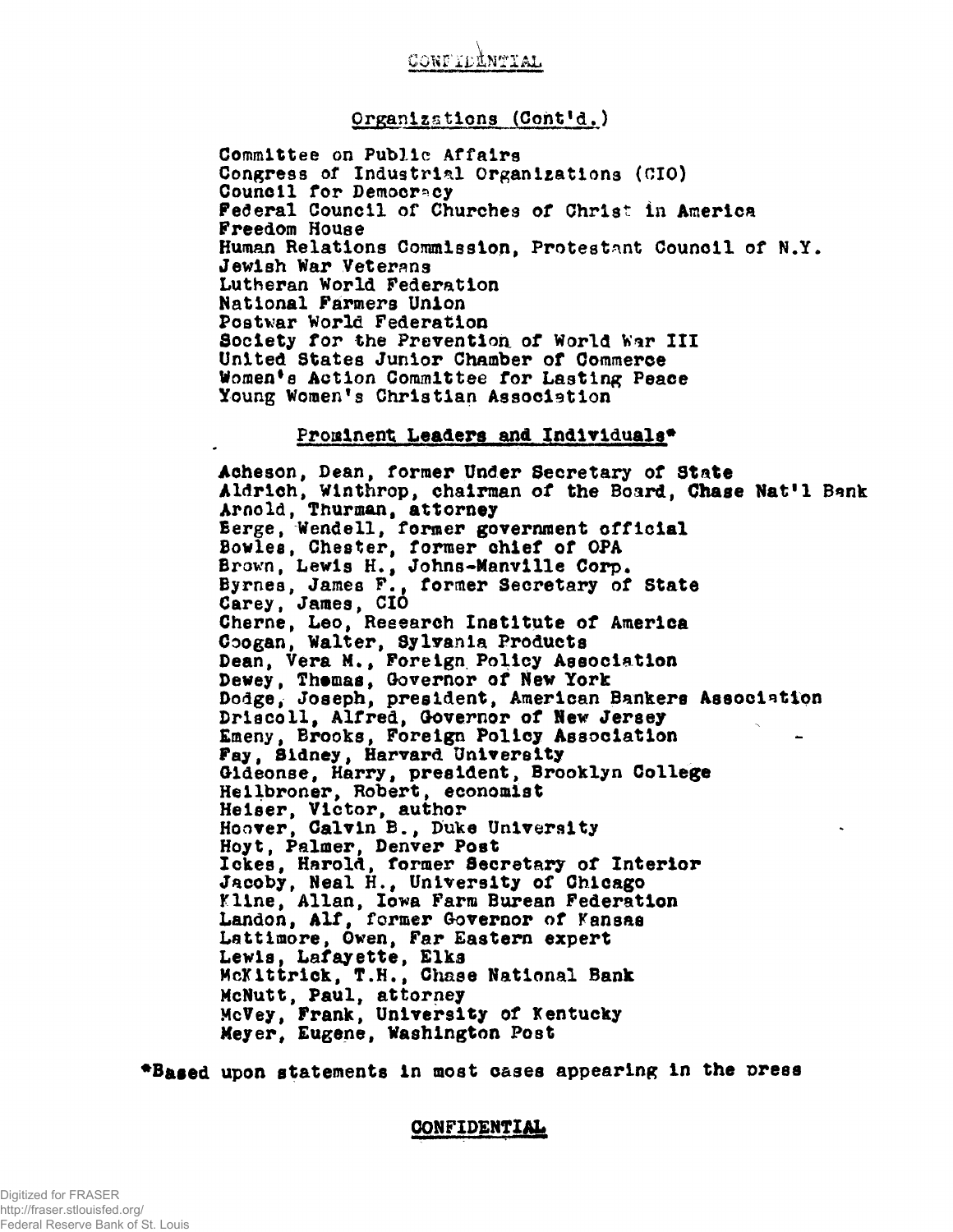# CONFIDENTIAL

# Prominent Leaders and Individuals (Cont'd.)

O'Neal, Edward, American Farm Bureau Federation Patterson, Grove, Toledo Blade<br>Reed, Philip, General Electric Co.<br>Rieve, Emil, CIO-<br>Rockefeller, Nelson, former Asst. Secretary of State Ruml, Beardsley, R.H. Macy Co. Sloan, Alfred P., General Motors Corp. Truslow, Francis, N.Y. Curb Exchange Turner, Roy, Governor of Oklahoma Warburg, James, former government official Withers, Carl K., American Bankers Association

#### II. **11.** SUPPORT WITH STRONG QUALIFICATION OR RESERVATION

#### Press

# <u>Columnists</u>

Philadelphia Inquirer Miami Herald Kansas City Star

Brown, Constantine (Wash. Star) Chamberlin, Wm. Henry (Wall St. Journal) Edson, Peter (Washington News) Kingdon, Frank (New York Post) Lawrence, David (Washington Star) Moley, Raymond (Washington Star) Royster, Vermont (Wall St. Journal)

# Magazines

Radio Commentators

Collier's Magazine of Wall Street New Republic United States News

Kaltenborn, H.V. Lewis, Fulton

# Organizations\*

American Association for the United Nations American Bankers Association American Veterans Committee Association of National Advertisers National League of Women Voters National Peace Conference

Prominent Leaders and Individuals\*

Abbink, John, McGraw-Hill Publishing Co. Donnelly, J.L., Ill. Mfg. Association Kennedy, Joseph P., former Ambassador to Britain

"Based upon statements in most cases appearing in the press